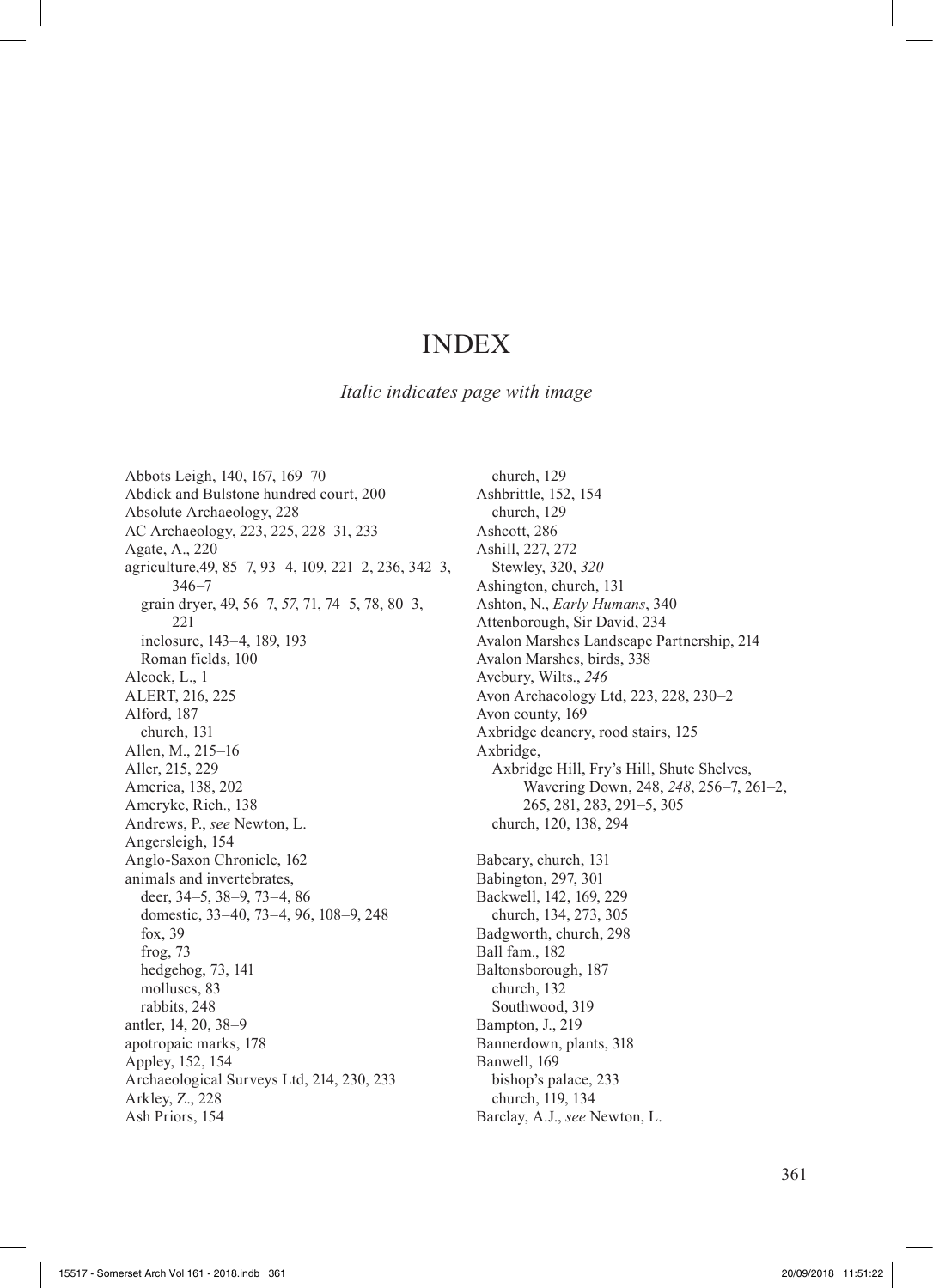Barrington, 274, 318 church, 130 Barrow Gurney, 169, 320 barrows, 26–7, 216–18, 232 Barwick, 169 church, 131 Batcombe, church, 132 Bath and Camerton Archaeological Society, 95 Bath and North East Somerset, 169 Bath and Wells, diocese, 112, 120, 126, 162, 166, 213 Bath deanery, rood stairs, 125 Bath Extension Act 1950, 168 Bath, 144, 160, 163–5, 167, 229, 314, 321–3, 329 abbey, 137–8, 214 prior of, 138 Prior Park, 227 Smallcombe, 323 St John's hospital, 138 Bathampton, 169, 261, 273–5, 293, 297 Bathealton, 154 church, 152 Batheaston, 169 church, 122, 134 Bathford, 169, 300, 528 Bathwick, 167, 276 Bawdrip, find, 208 Beckington, 264, 271, 279 church, 119, 133 Bedminster, 162, 164, 167, 170, 268 Beercrocombe, Frog Street, 334 Belluton, Branch fam., 140 Berkeley, Thos Lord, 138 Bernhardt, H., 213 Berrow, 250, 272, 294, 332 church, 133 Ford Common, 320–1 Bettey, J., 'The Church Estate of Compton Dando', 137–46 Bickenhall, 336 church, 130 Bicknoller, church, 128 Biddisham, church, 133 Bilbie fam., 141 birds, 138, 141, 333–9 Births and Deaths Registration Act 1836, 165 Bishops Hull, 154, 208 Bishops Lydeard, 152, 154, 216, 308 church, 129, 152, 156, 298 Bishopswood, 154 Bishopsworth, 168 Bitton, Glos., 163 Blackdown hills, 213, 238, 246, 313

Blackford, church, 131 Blagdon, 169 Bleadon, 169, 230, 285, 336 church, 133 Hellenge Hill, 335 Blue Anchor, 246, 250, 313 Blunt, Sir Ant., 355 Bodmin Moor, Cornw., 330 Bold, J., obituary of Stephen Croad, 354–6 bones, animal, 5–6, 8, 14–15, 33–40,56, 58, 73–4, 94, 96, 108–9, 222–4 human, 15, 32–3, 98, *99*, 100, 107–8 Bonville, Lady Cecily, 204 Bonvoisin, P., 219, 233 Boodle, Revd Rich., 143 Revd Thos, 143 Bossington, 314, 318, 322 Lynch Bridge, 314 Botanical Society of Britain and Ireland, 312, 316 Bourton-on-the-Water, Glos., 176–7 Bradford Abbas, Dors., 169 Bradford on Avon, Wilts., 328 Bradford on Tone, 154, 230 church, 129, 258 Hele, 152–3 Branch, fam., 140 Brean Down, 246, 250, 256–7, 259, 261, 265–6, 268–73, 275–8, 280, 282–4, 289, 291, 294–5, 297, 300, 302, 304–5, 307–8, 319, 334, 337 Brendon Hill, Beverton Farm, 319 Brent Knoll, church, 133, *251*, 251, 284, 287, 290, 300, 302, 328 Brent Marsh, farming, 342–3 Brewham, church, 132 bridges, 162, 203, 205, 228–9, 344 Bridgwater Bay, 272, 295, 305, 319 Bridgwater deanery, rood stairs, 125 Bridgwater, 139, 180, 213, 235, 333, 344–5 church, 129, 214 Brigers, J., 215, 219, 223–8, 230, 232 Brislington, 164, 167–8, 170 Bristol Archives, 165 Bristol Lichen Group, 235 Bristol Water, 213 Bristol, 138–9, 144, 162–4, 166–7, 170–1, 180–1, 333 Acts of Parl., 163, 167–8, 170 butterfly education, 330 Carmelite friary, 139 Hengrove Park, 321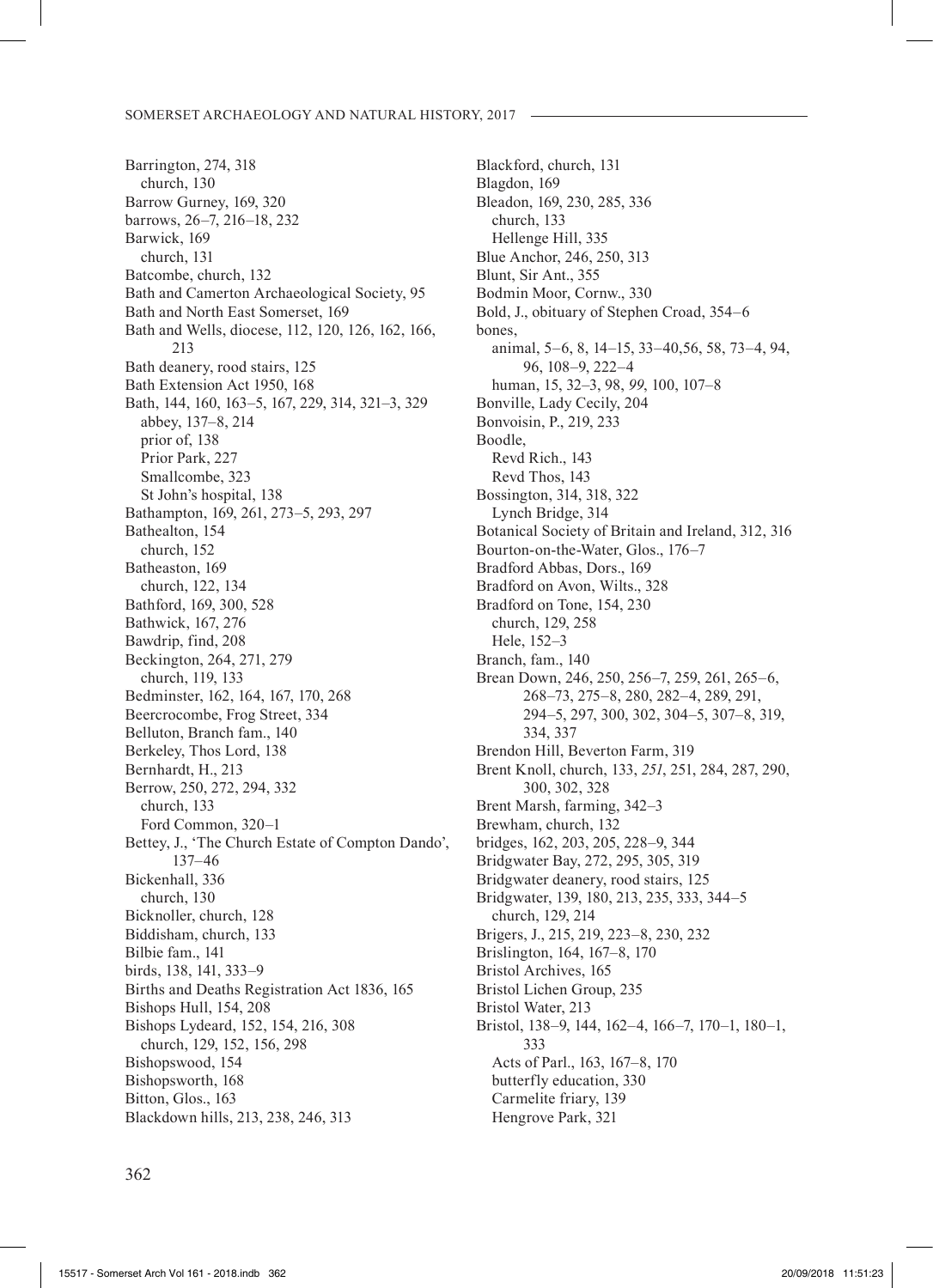St Mary Redcliffe, 138, 162 British Arachnological Society, 331 British Bryological Society, 327 British Lichen Dictionary, 253 British Lichen Society, 235 British Plant Galls Society, 333 Broadway, 271 church, *113*, 130 Broadwindsor, Dors., 168 Brockley, 169, 283, 321 Brockley Court, 321 Brompton Regis, church, 128 Bromsgrove, Worcs., 189, 192 Bronze Age, 1, 8, 12, *13–14*, 49, 51, *52,* 53–4, 59–68, 70–1, 73–7, 82–88, 206, 213–16, 218–19 Brook or Broke, Sir David, 138–40, 145 Edw., 138–40 Jane, 138 Jn, 138 Broomfield, 260, 274, 281, 283, 334 church, 274, 305, 307 Broomhead, D., 223–5 Brown, M., L. Clapp, and M. Gryspeerdt, obituary of Ann Heeley, 350–1 Browne, Jn, 140 Brunning, R., 214 Brushford, 168 church, 128 Bruton deanery, rood stairs, 125 Bruton, 257, 297, 320–1 church, 118, 132, 320 school, 235 Brympton, 230, 305 Lufton Roman villa, 87, 219, *220* bryophytes, 234, 327–9 Buckhorn Weston, Dors., 163, 168 Buckland Dinham, church, 257, 269 Buckland St Mary, Higher Buckland, 313 Buckler, C., 214 Buckminster, Leics., church, 118 building materials, brick, 93, 106, 148, 153, 158, 196, 198–200, 225, 227–9, 332 cob, 109, 148, 196–9, 201, 205 stone, 147–60, 195–9, 226, 251 thatch, 114, 144, 148, 196–9 tiles, 58, 72, 148, 196–9, 223 wattle and daub, 53, 71, 200–1 buildings, bakery, 201, 205 billiard room, 203

coffered ceiling, 204 doorways and windows, 196, 201, *201*, *203*, 205, *205* farms, 195, 197–8, 225 fireplaces and hearths, 5, 16, 43, 198, *198,* 202, 204 hoods, 196–7, 199, 204 garderobe, 204 inns, 196, *196*, 199, 228 joints, *195*, 196 longhouse, 207 manor house, 226-7 museum, 203–4 open-hall house, 204–5 plasterwork, 200, *200* police station, 232 porch, 199, *199* prison, 229 railway, 229 reading room, 203 roofs, arch-braced, 204 cruck, 184–8, 202, 205, *205* smoke blackened, *197* shops, 201 stairs andturrets, 196–8, *198,* 204 textile mills, 228 *also see* churches, Roman Britain Burgess, Guy, 355 burials and cremations, 1, 4, 14, 16, 33, 95–6, 98, *99*, 100, 107, 110, 121, 216, 218, 220, 223–5, 232, 251, *251* prison, 229 Burlescombe, Devon, 160 Burnett, 143 Burnett, L., 'A Roman Lead tank from Trudoxhill', 174–9 'Finds reported to the Portable Antiquities Scheme in 2017', 206–212 Burnham deanery, rood stairs, 125 Burnham on Sea, 278, 322 church, 133 Burrington, 169 Burrington Combe, 258, 261, 263, 269–70, 273, 275–6, 282, 289, 293, 295–6, 299–300, 302, 304, 308 church, *116*, 134 Burrowbridge, 151, 154 Busby, P., 229 Butcombe, 169 Butleigh, lichens, 306 Bysse or Bisse, Jas, 139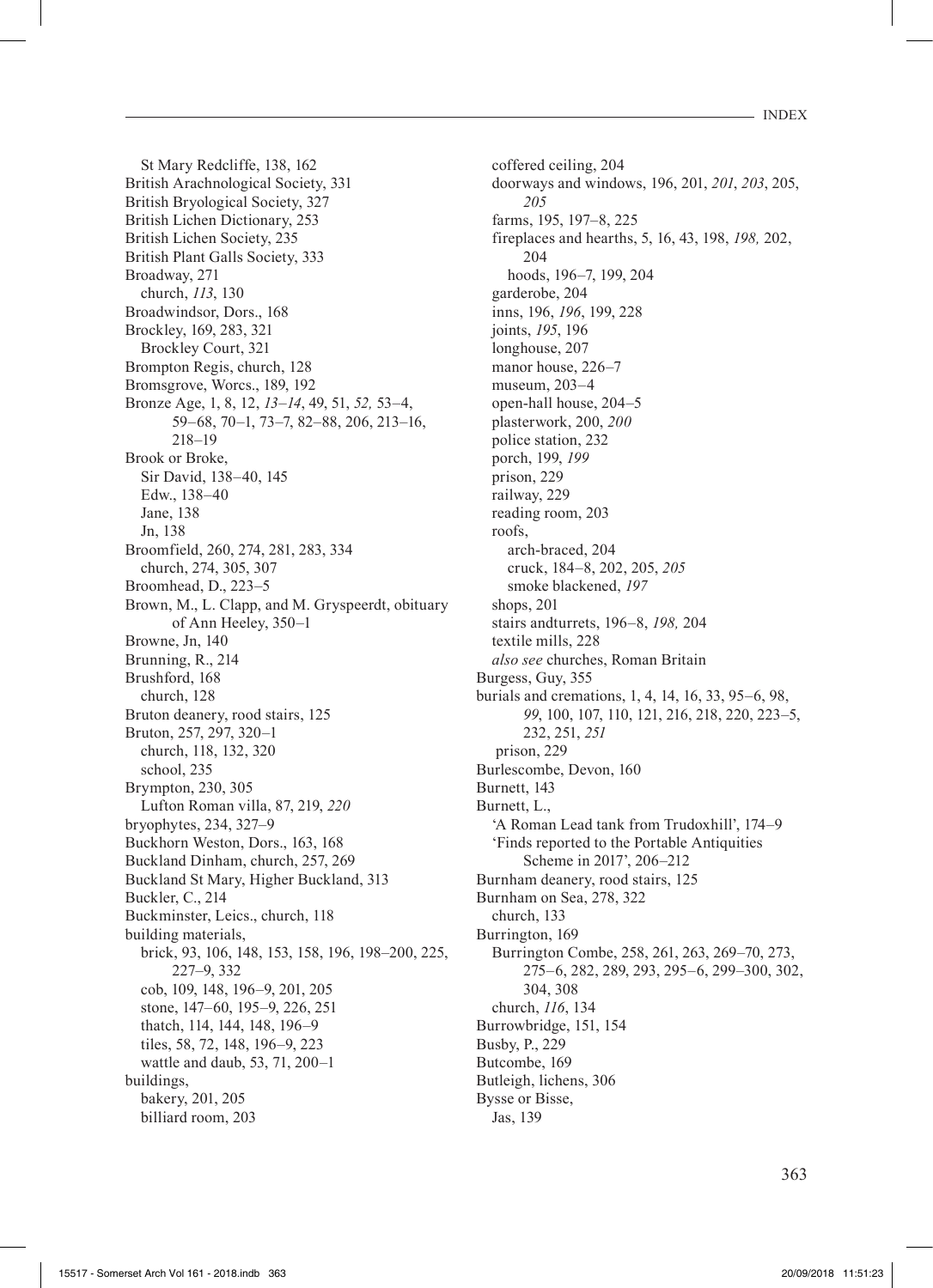Bysse or Bisse, (*cont.*): Jn, 139 Rich., 139 Thos, 139 Cabot, Jn, 138 cairns, 217–18, 231 Cameley, 169 church, 133 Camerton, 139, 169 church, 133 CAMP, 222 canals, 158–9, 192 Cannington, 220, 230, 256, 280, 283, 321–2, 341 church, 129 Cape fam., 205 Carn Brea, Cornw., 44 Carrington, J., 235 Cary deanery, rood stairs, 125 Castle Cary, Carymoor, 333 church, 273, 276, 281, 287, 290, 301, 309 Catcott, 321 Chaffcombe, 187 church, 259–60, 264, 267, 273, 285–6, 290, 293, 302, 306 Challoner, D., *see* Newton, L. Chancery court, 143, 192 charcoal, 4–6, 8, 10, 15, 16, 51, 57, 74, 81–3, 109, 218–19, 224 Chard, 168, 259, 265, 268, 272, 287, 293, 306 church, 117, *117*, 131 Chardstock, 168 Charity Commission, 141–2, 144 Charlcombe, 164, 168–9 church, 134 Charlinch, church, 129 Charlton Adam, church, 131 Charlton Horethorne, church, 131 Charlton Musgrove, church, 132 Charterhouse, 274, 293, 308, 318, 328 Velvet Bottom, 319 Cheddar, 182, 256–7, 259, 263–4, 267–8, 273, 281, 300–3, 317, 321, 323 church, 116, 133, 289, 291–2, 299 Gorge, *249*, 256–8, 260, 262, 264–7, 270–1, 273, 276–7, 279–84, 286, 289, 293–7, 300–5, 307–8, 335 Cheddon Fitzpaine, 154, 271–3, 298, 304 church, 129 Chedzoy, 230 church, 119, 129

Chelvey, 322 church, 135 Chelwood, 139, 141, 145, 169 Chester, St Mary's, rood ladder, 120 Chesterblade, church, 132 Chew Magna deanery, rood stairs, 125 Chew Magna, 169, 230 Sutton Court, 139 Chew Stoke, 141, 169 Chew Valley Lake, plants, 318 Chewton Mendip, 222, 272, 285, 291, 299, 350 church, 134 minster, 222 Chilthorne Domer, church, 116, 131 Chilton Polden, church, 222 Chilton Trinity, church 129 Chinery, M., 333 Chipstable, 150, 154 Chiselborough, church, 131 churches, roods and rood stairs, 112–35 *also see* under parish names Churchill, 169, 216, 321 church, 120, 138 Dolebury Warren, 216, 250 Lower Langford, 321 Windmill Hill, 25, 216–17, *217* Churchinford, 154, 157 Churchstanton, 150, 153, 163, 167–8 church, 130 Cirencester, Glos., Horcott Quarry cemetery, 108 Cistercians, 209 Civil War, 140, 180–3 Clapton in Gordano, 169 church, *115*, 116, 134 Clatworthy, 256–7, 260–3, 267, 269, 272–3, 276, 281–2, 284–7, 294–5, 298–300, 305–6 church, 128 Claverton, 168–9, 323 Clayhidon, Devon, 163, 168 Clevedon, 168–9, 195, *195*, 250, 265, 272, 276, 280, 284, 299, 303, 305, 308, 328 church, 120, 138, 274, 279, 293, 298 Clifton Maybank, Dors., 169 Clifton, 317 Closworth, church, 131 cloth industry, 51, 71, 86, 139, 228 Clothier, Marm., 202 Clough, S., *see* Hart, J. Clutton, 169 church, 134 Cobain, S. *see* Hart, J. coins, fused, 210–11, *211*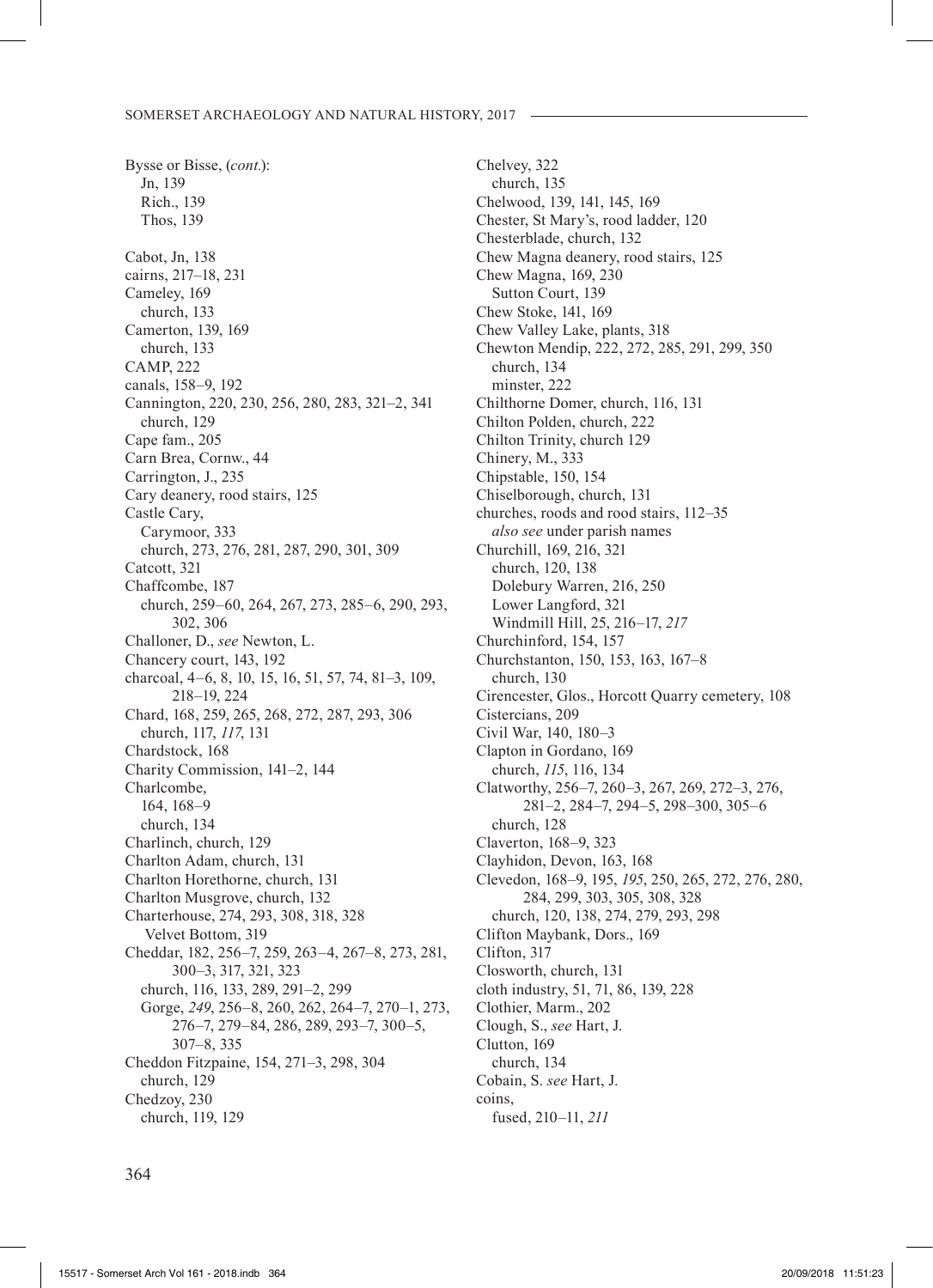medieval, 222 Roman, 49, 56, 72–3, 86, 93–4, 206–7, *207,* 219 stater, 207, *207* Combe Florey, 154 church, 113, 129 Combe Hay, 169 Combe St Nicholas, 259–60, 265, 278, 293, 297 church, 119, 130, 281, 305 Combwich, 230, 318 Compton Bishop, 169 Compton Dando, 137–45, 169 church, 137–45 mills, 137, 139, *144* schools 141, 143, 145 vicar, 138–40, 143 Compton Dundon, 317 church, 115, 131 Compton Martin, 169, 299, 308 Congresbury, 70, 169, 214, 223, 230–1 church, 134 Context One Heritage and Archaeology, 218–19, 221–5, 227–33 Cooke, N., *see* Newton, L. P., 223 Cookley, Worcs., ironworks, 189, 192 Coppins, B.J. and S., *see* Wolseley, P. Corcos, N., 229–32 Corfe, 154, 268, 271, 278, 294 Barton Grange, 335 Corfe Castle, Dors., 208 Cornwall, 44, 314 *also see* Bodmin Moor, Carn Brea, Helman Tor,St Keverne, Trethellan, Trevisker Corston, 169 Corton Denham, 168, 274, 328 Cossington, church, 129 Cothelstone, 152–4, 257, 261, 272, 276, 278, 293, 298 church, 129 Stoneage Barton, 323 Cotswold Archaeology, 95, 216, 218, 220, 228–30,  $232$ Court of Star Chamber, 138 Cowie, Stirling, 43 Cranborne Chase, 27 Creech St Michael, 154, 267 church, 130, 259 Crewkerne deanery, rood stairs, 125 Crewkerne, church, 120, 131 Woolminstone, 293

Cricket St Thomas, lichens, 266, 276, 285, 291, 298 crime, 140 Croad, S. J., obituary, 354–6 Croft Castle, Herefords., 189 Croft, B., 213–14 Cromwell, Thos. 138 Crook Peak, lichens, 248 Croot, P., *The world of the small farmer*, 342–3 Croscombe, church, 132 Crothers, J., 234 book review, 340, 345–6 Crouch, H., 333 'Vascular Plant Report, 2017', 316–24 Crowcombe, 261, 266, 283, 290, 299 Cudworth, church, 131 Culbone, 245, 262, 288 Culmstock, Devon, 163 Curland, 154, 258, 271 Curry Malet, church, 130 Curry Rivel, 272 church, 117, 130 Cutcombe, 319 Dando [de Anno], Fulk de, 137 Danebury, Hants., hillfort, 1 Dartmoor, 330 Davis, B. 228 Sus., 181 Dawson, D., obituary of B. Lane, 352–3 G. J., and P. Wright, 'The historic use of building stones in Taunton Deane', 147–61 de Carle, D., *see* R. Tabor Dean, R., [217], 233 deer park, *193,* 238, 243–4 dendrochronology, 25, 184, 187–8, 195, 201 Denny Island, 163 Devon Heritage Centre, 165 Devon, 163–4, 170, 185, 235, 246, 253, 313, 316 *also see* Burlescombe, Churchstanton, Clayhidon, Culmstock, Dartmoor, Exeter, Hemyock, Holcombe Rogus, Lynton, Morebath, Tawstock, Totnes, Westleigh quarry, Yarcombe Dickinson, G., 228 Dilger, M., *Nightingales in November*, 347–8 Dimmer, C., book review, 343–4 Dinnington, 187, 271, 323 Ditcheat, 187 church, 132 Domerham, Adam of, 342 Domesday book, 162, 165, 226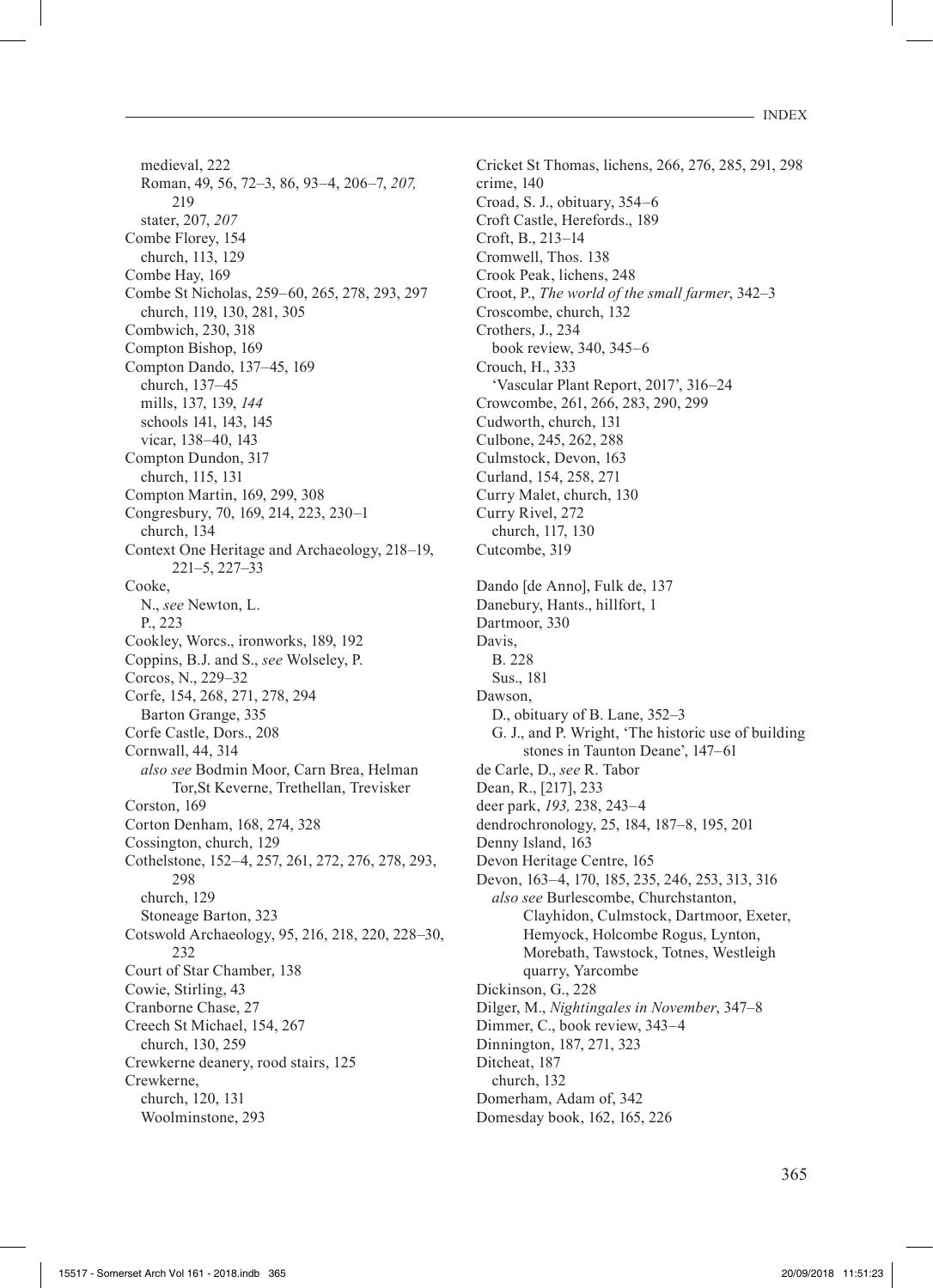Donaldson, K., 214, 230, 233 Doniford, 313 Donyatt, church, 130 Crock Street, 271 Dorchester, find, 208 Dorset History Centre, 165 Dorset, 163–4, 170, 185, 235, 253, 332 *also see* Bradford Abbas, Broadwindsor, Buckhorn Weston, Corfe Castle, Dorchester, Kingston Magna, Maiden Castle, Melbury Sampford, South Perrott, Thorncombe, Wambrook, Worth Matravers Doulting, 323 Downhead, 269–70, 328 Dowsborough, hillfort, 213 Draycott, 258, 264, 270–1, 277, 302, 306, 308 Dulverton, 168, 235, 259, 268, 281, 284 Ashway and other woods, 245, 257, 260, 262, 267, 269, 271–2, 277, 286–7, 299–300, 302–3 Ashwick, 260, 267, 271, 319–20 Pixton, 258, 262–3, 265, 267–72, 275–8, 280–1, 283–7, 289, 291–4, 296, 298, 300–4, 306 Dumbell Island, 166, 170 Dundry, 168–9 Dunkerton, 169 church, 135 Dunkery Hill, 268–9, 275, 281, 292, 303, 319–20 Dunning, R., obituary of Roy Martin Haines, 353–4 Dunster deanery, rood stairs, 125 Dunster, 201, *201,* 245, 257, 259, 262–3, 267–8, 272, 275, 277, 283–7, 289, 291–3, 300–1, 307, 309, 313, 323, 329, 332 Avill Farm, 321 castle, 231 church, 112, 119, 128, 223 Durleigh, church, 122, 129 Danesborough reservoir, 231 Durrington Walls, Wilts., 27 Durston, 154 East Anglia, Roman lead, 176 East Anstey, Devon, 168 East Brent, 180, 215 church, 133 East Chinnock, find, 210, *210* East Coker, 263, 276, 298 Broadacres, 220 East Harptree, 169, 231, 327–8 church, 133

Harptree Combe, 261, 275–6, 278, 282, 299, 303, 307 East Pennard, church, 132, 223 East Quantoxhead, 264–5, 271, 278, 308 church, 128 Easton in Gordano, 167–70 church, 257, 272–3 Ebbor Gorge, 249, 335–6 Elworthy, 275 church, 128, 278 Willett Hill, 314 Emborough, 319 church, 114, *114*, 133 Enford, Wilts., lead tank, 176 Englishcombe, 139, 168–9 Enmore, 257, 289 Barford Park, 245, 261–2, 267–8, 278, 282, 284, 288–9, 296–9, 301, 305, 308–9 337 church, 129 Evans, D., 216 Exeter diocese, rood stairs 127 Exeter, Devon, 68–70, 72, 87, 91, 103, 105, 152, 165, 171, 180, 213, 333 Exford, lichens, 283 Exmoor National Park Authority, 201 Exmoor Society, 191 Exmoor, 163, 170, 189–4, 192, 330–1, 333 Cornham, 190, *193* deer park, *193* Elsworthy, 319 Honeymead, 190 lichens, 235–6, 238, 241, 243–6, 256–309 reclamation, 189–90 Simonsbath, 189–90, 192, 1*93* Ashcombe, lichens, 258, 267, 274–5, 277, 286, 293, 297, 299, 303, 306–7 church, 190 school, 190 Wheal Eliza, 252 Withypool Hill stone circle, 217 Exton, 267, 285 North Quarme, 318 Farleigh Hungerford, lichens, 256 Farmborough, 169 Farr-Cox, F., 'Somerset Spiders-the story so far …', 331–3 Farrington Gurney, 169 Faulkland, Hemington, 95–110 Faxon, K., 214 fire insurance marks, 204, *204* Fitzhead, building stone, 154 Fivehead, church, 130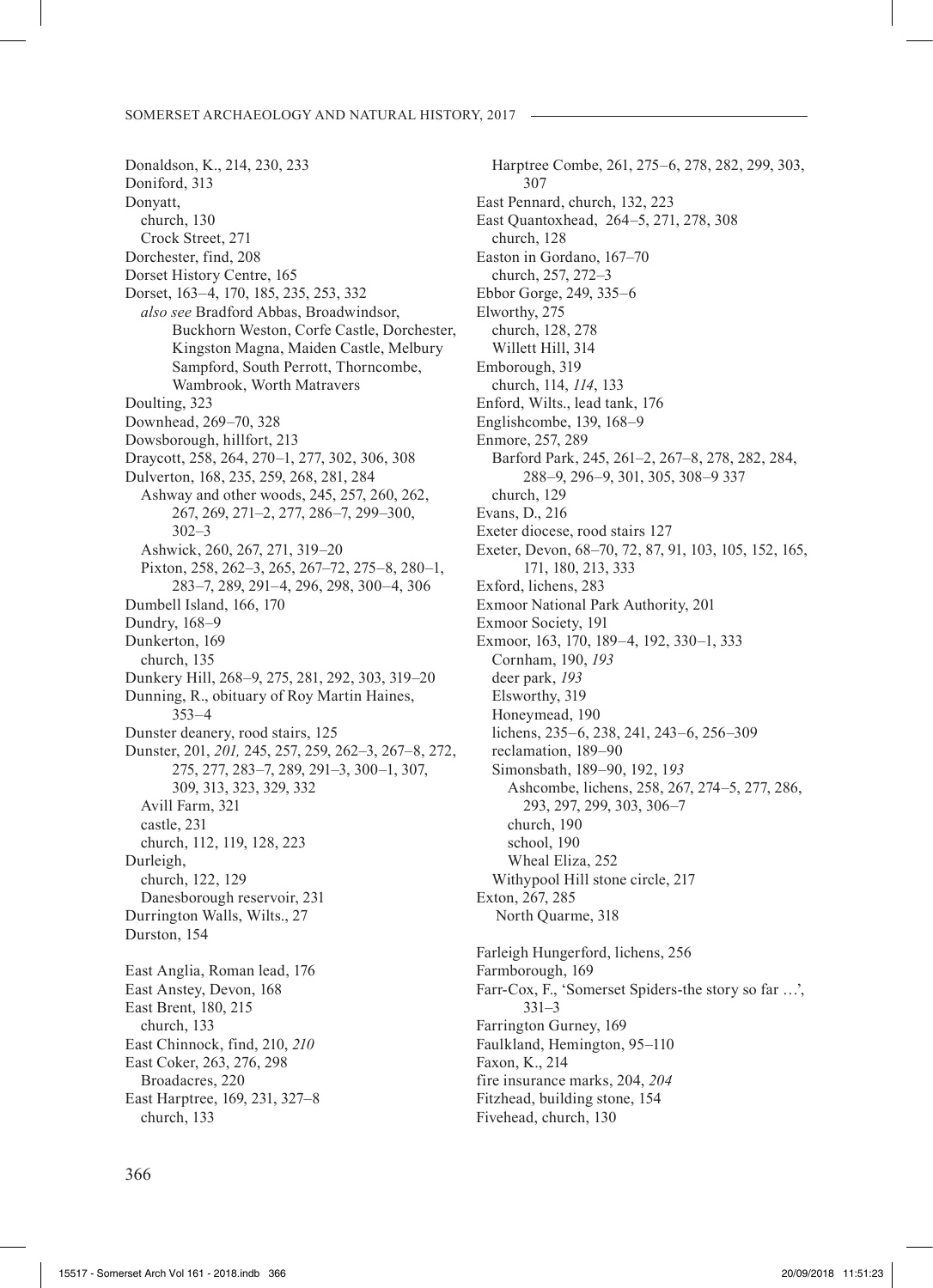- INDEX

Flaherty, S., 231, 233 Flat Holm, Wales, 163 Flax Bourton, 169 Fleming, M., 232 flints, 5–6, 10, *12,* 15*–*16, 18, 20, 26–31, 51, 58–9, 85–6, 95, 107, 109, 151, 206, *206,* 216–19, 221, 224, 230, 340, 352 flooding, 54, 83, 85, 93, 213, 220, 325, 328, 341 Foord, J., 216 Forde, D., 229 France, cloth exports to, 139 Freshford, 163, 169 Frome deanery, rood stairs, 125 Frome, woad, 342 Fromefield, 26 fungi, lichenicolous, 235, 253–4 Fyfield Down, Wilts., 246 Gandam, G., 230 garden archaeology, 227 geology, 4, 49, 91, 95, 151–3, 156–60, 199, 226, 236, *245*, 245–6, *248–50,* 249–51 geophysical surveys, 19, 49–51, 57–8,91, *92*, 95–6, 98, 178, 215–18, 224–5, 231–3 Gerrard, J., 220 Gill, J., 229 glass, 53, 58, 72, 86, 96, 98, 105, 206, 210, *210,*  223–4 Nailsea glassworks, 228 stained, 145 Glastonbury deanery, rood stairs, 125 Glastonbury, 143, 217, 223, 298, 320, 323, *323* abbey, 138, 188, 217, 223 Somerset Rural Life Museum, 214 St John's church, 118, *119*, 122, 126, 132 Gloucestershire, 163–4, 171, 235, 253 *also see* Bitton, Bourton-on-the-Water, Cirencester, Hanham, Mangotsfield, Oldland, Siston Goathill, 163, 167 Goathurst, church, 129 Halswell House, 227 Godney, church, 231 Goring, Lord Geo., 181 gradiometer survey, 214, 216 graffiti, 18th-19th century, 224 Gray, Sir Thos., 204 Great Reform Act 1832, 163 Green, C., 225–8 Greinton, church, 122, 131 Griffiths, C., *Woad to this and the cloth trade of Frome*, 342

Grove, J., 213, 218 Haines, R. M., obituary, 353–4 Halse, 154 church, 126, 129 Ham Hill, 261 Ham Wall, birds, 337 Hammet, Sir Ben., 343–4 Hanham, Glos., Hanham Mills, 163 Hardington Mandeville, 187 Hardwick Hall, Derbs., 139 Harington, fam., 141 Lady Eliz., 202, 204 Harris, K., 335 Hart, J., 'The Changing Boundaries of Somerset', 162–73 Hart, J., and E. R. McSloy, 'A Roman Settlement in the Mendip Hills: … 2016', 95–111 Harvo, Thos, 140 Haselbury Plucknett, 298, 322 Hatch Beauchamp, 154, 257, 264, 278, 280 hawking, 138, 210 Hawkridge, 246, 258–9, 261, 268–9, 279, 286, 289, 291, 293, 296, 299–300, 305–6 church, 128 Heaton, R., 223, 231–3 Heeley, A, obituary, 350–1 Helman Tor, Cornw., 44 Hembury, 25 Hemington, church, rood stair, 114, *114*, 133 *also see* Faulkland Hemyock, Devon, 163, 168 Henstridge, 168 Heritage and Risk Register, 213 Hestercombe, 152 Higbee, L., and L. Mepham, *Living on the edge: archaeological investigations at Steart Point, Somerset,* 341–2 *also see* Newton, L. High Ham, 263 church, 131, 274 High Littleton, 169, 318 Hallatrow, 328 Highbridge, 231 Higher Alham, 327 Hill, B., 'Somerset Birds 2017', 337–9 D., 235 Hillfarrance, 154, 278–9 hillforts, 1–44, 49, 213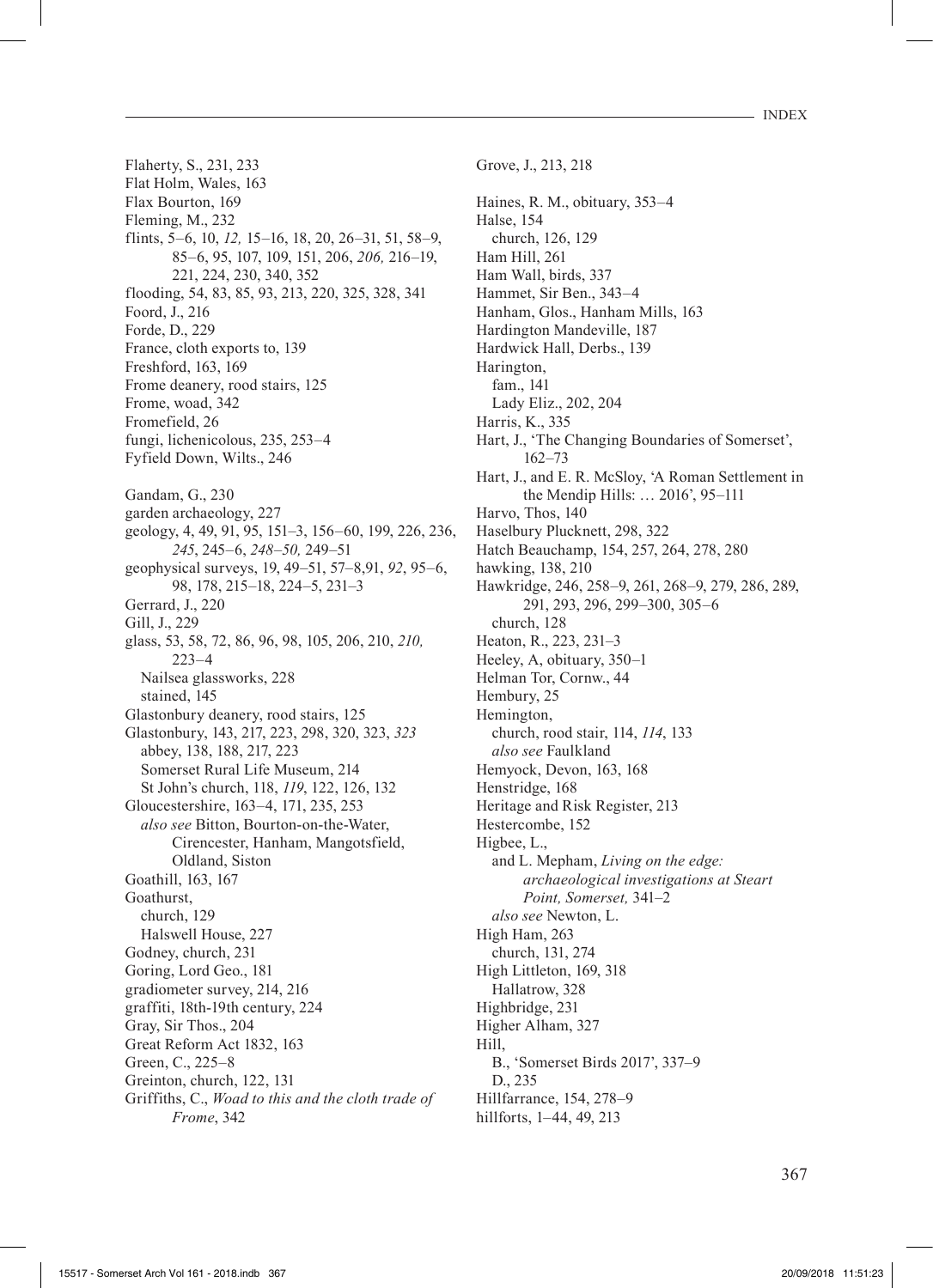Hinkley Point, 341 Hinton Blewett, 169 church, 134 Hinton Charterhouse, 169, 293, 308 Hinton St George, 187, 289, 302 Historic Environment Register, 213 Holcombe Rogus, Devon, 163, 168 Holcombe, Old Church, *251*, 264, 279 Holford, 259, 267, 285, 290, 294, 297, 301, 303 Frog Hill, 217–18 Holl, H.B., 235 Hollinrake Archaeology, 217, 220 Hollinrake, A., 219, 221, 230–1 Holloway, Wm, prior of Bath, 138, 140, 145 Holmes, M. *see* Hart, J. Holwell, 162–3, 167 church, 131 Horethorne hundred, 162 Horsington, fam., 140 Jn, 139–40 Thos, 139 Horsington, 328–9 Hudson, H., and F. Neale, 'Civil War comes to Wedmore', 180–3 Hughes, S., 230 Huish Champflower, church, 116, *116*, 126, 128 Huish Episcopi, church, 117, *117*, 132, 298 Hungerford fam., 139 Hunstrete, 141 Huntspill Sluice, birds, 338 Huntspill, 281, 341 church, 129 Hurlstone Point, lichens, 238, 246, 250 Hutton, 169 church, 133 Ilchester deanery, rood stairs, 125–6 Ilchester, 70, 72, 74, 80–1, 87, 103, 222, 231 Iles, C., 'Somerset Dragonflies', 330–1 Ilminster deanery, rood stairs, 125 Ilminster, church, 130 Ilton, church, 130 insects, beetles, 234, 345–6 butterflies, *329*, 329–30 dragonflies, 330–1 gall midges, mites, moths and wasps**,** 333–7 grasshoppers, 333 Iron Age, 1, 91–4, 206, 216–18, 233 Isle Abbots, church, 130 Isle of Wight, spiders, 332 James, T., 213 Jarman, R., 235

Jersey, 190 Jones, D. A., 235 G. P., *see* Newton, L. R., *Beetles*, 345–6 S., *see* R. Tabor Joshua, W., 235 Keinton Mandeville, 220–1, 322 Kelston, 141, 169, 315 Kenn, 169, 261, 293 Kewstoke, 169 church, 134 Keynsham deanery, rood stairs, 125 Keynsham, 167, 169–70, 231, 272, 291 abbey, 137–8, 221, 223, 231 brass foundries, 141 church, 134 Durleigh Roman Villa, 221 Kilmersdon, 169 Kilmington, 162–3, 167 *also see* Whitesheet Hill Kilton, 318 Kilve, church, 115, 122, 128 King Henry II, 222 King Henry V, 204 King Henry VIII, 138 Kingsbury Episcopi, 195, 199, *199,* 271, 273, 278, 288, 290, 322–3 church, 130, 259, 263, 266, 284, 293–4, 298, 302, 308 Lambrook, 196–7, *196–7* Manor House, *198,* 198–9 Stembridge, 197, *197* Thorney, 198, *198* Kingston Magna, Dors., 163, 168 Kingston Seymour, church, 134 Kingston St Mary, 154, 157, 262, 270, 290 Kingstone, church, 130 Kittisford, barton, 154 Knight, fam., 189–94, 245 Chas. Allanson, 191 Edw., 189 Fred., 190, 192 Fred. Winn, 189 H.H., 235 Isabella, 191 Jn, 189–94 Rich. Ayshford, 191 Rich. Payne, 189, 194 Mrs Teague, 191 Know Your Place, 213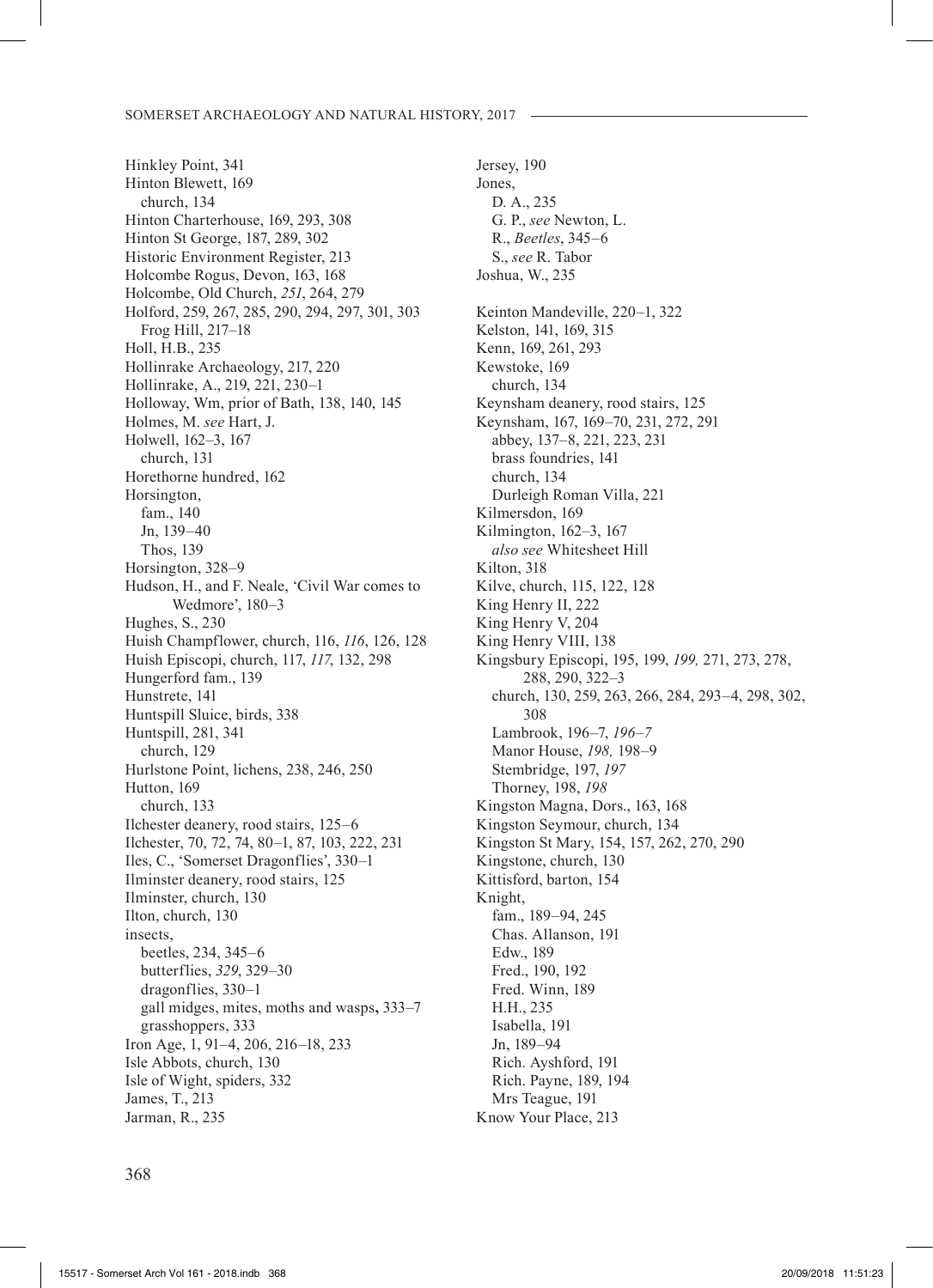Lambrook*, see* Kingsbury Episcopi Lane, B., obituary, 352–3 Langdon, W., 331 Langford Budville, 155, 265, 281 church, 129 Langford Heathfield, 257–8, 278, 288, 298, 320 Langley Marsh, 155 Langport, church, 131 Langridge, church, 134 Langton fam., 140 Latcham, Rich., 181 Wm, 181–3 Laverton, church, 114, 122, 133 Layton, Rich., 138 Lea Castle, Worcs., 189 Leach S.J., 'First Flowering Dates 2017', 324–6 and S. Parker, 'Plant galls in Somerset 2017', 333–7 and A.J. Richards, 'Further Additions to the Dandelion (Taraxacum) Flora of Somerset', 312–15 Lear, Edw., 191 Leigh on Mendip, 322, *322* church, 132, 223 Leigh Woods, plants, 323 Leighton, Wilf., 137 Lewcum, M., 228 Lewis, I., 214 J., 225 Lewse, Wm, 180, 182–3 lichens, 234–311, with alphabetical list of species Lichenstein, Laszlo, 225 Light, Jn, 142 Lilstock, 246, 276, 304 Limington, 224 church, 132 listed building, demolition, 227 Litsom, Jn., 192 Llanwnnog, Wales, church, 113 Lloyd, Wm, 142 Local Government Acts and Orders, 163–4, 167–71 Lock, Osm., 192 Locket, G.H., 332 Locking, 169 London, 333 St Mary at Hill, 120 St Mary Graces, 209 Long Ashton, 138–40, 164, 167, 169–70, 231, 259, 262, 276, 278, 288–9, 300 church, 134, 266

Long Sutton, church, 132 Lopen, 320 church, 130 Lovington, 207, *207,* 322 church, 131 Lower Wheathill Farm, 187–8 Low Ham, 177, 218 Lower Failand, 322 Loxton, 169 church, 133 Luccombe, 228, 265, 270, 287, 298 church, 128 Cloutsham Farm, 318 Horner, *238*, 239–40, 242–4, 246, 256–63, 266–72, 274–5, 277–96, 298, 303–4, 306–9, 329 Ludlow, Shrops., Downton Castle, 189, 194 Lullington, church, 132, 273, 288 Lydeard St Lawrence, 155, 267 church, 129 Lympsham, church, 133 Lyncombe, 167 Lyng, church, 114, *115*, 129 Lynton, Devon, Castle Heights, 190 Lyons, Wm, 140 magnetometry, 51, 214–15, *215,* 216, *217*, 230, 233 Maiden Bradley, 163, 167 Yarnfield, 162, 167 Maiden Castle, Dors., 26 Mangotsfield, Glos., 163 Maperton, Higher Holton, 322 Mark, 180 causeway, 182 church, 133 Marksbury, 169, 216, 321 Marsden, K. *see* Hart, J. Marston Magna deanery, rood stairs, 125 Marston Magna, 163 church, 131 Martin, P., 228 Martock deanery, rood stairs, 125 Martock Local History Group, 221 Martock, church, 131 Stapleton Mead, 221 Mason, C., 228 Massingham, P., 227 Matthews, J., 216 McConnell, R., 224, 231 McDermott, M., *Sir Benjamin Hammet, 1736–1800: a biography*, 343–4 McDonnell, Liz., 333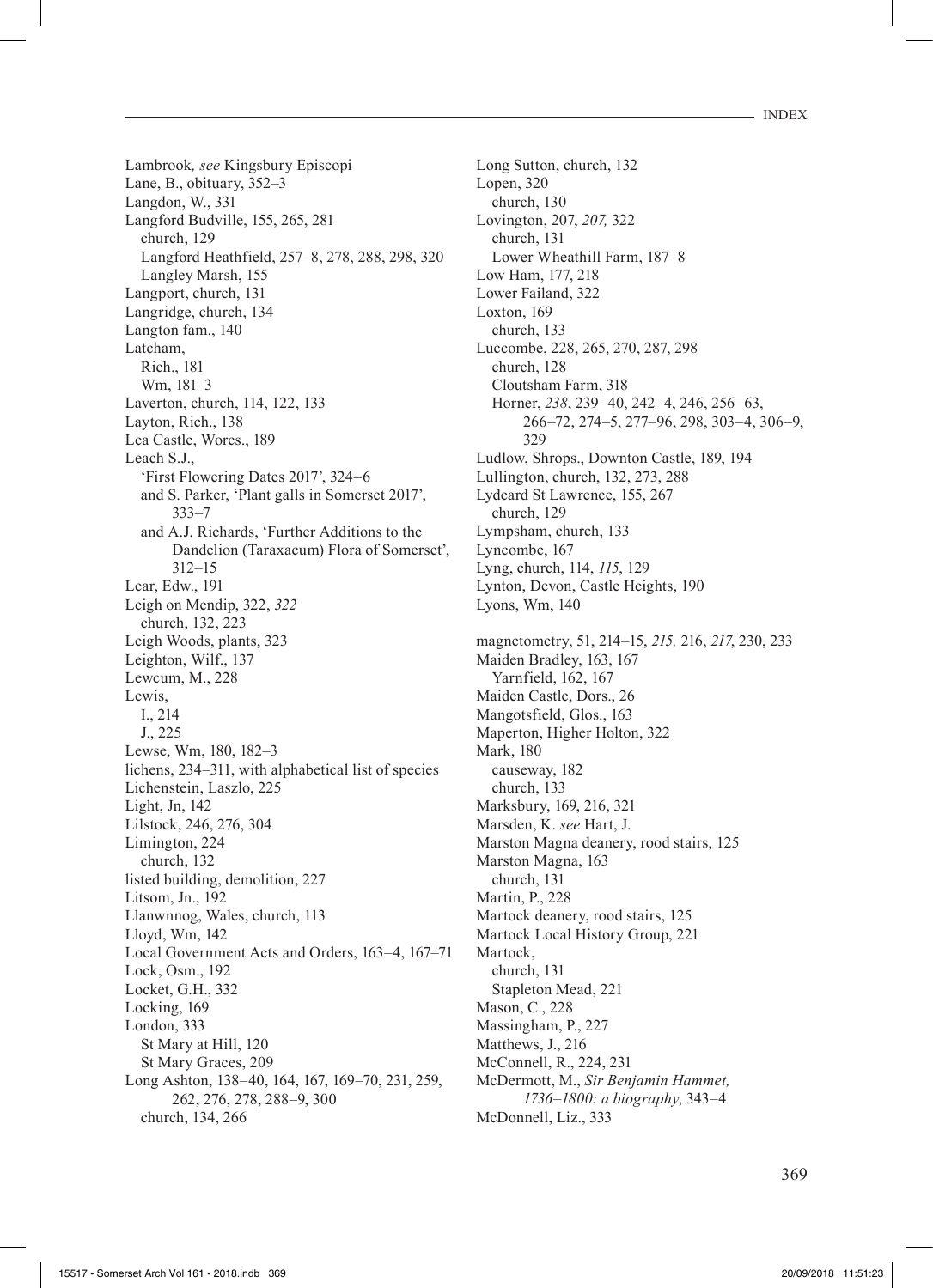McGarvie, M., book review, 342 McGill, Jas, 333 McSloy, E. R., *see* Hart, J. Meare, 232 church, 132 Melbury Sampford, Dors., Melbury House, 210 Mells, 237, 243, 256–7, 259–60, 262–3, 266–9, 272–3, 277–8, 281, 283, 285, 288, 292–4, 298, 300–2, 304–6 church, *117,* 118, 132, 264, 269, 273–4, 279, 297 Membery, S., 213 Mendip forest, 243 Mendip hills, 235–6, 239, 245–6, 250, 252, *252*, 332, 337 lead mining, 177, 252, *252* Merriott, 228, 321 Mesolithic, 43 metalwork, medieval, 208–9, *209* Roman, 71, 93–4, 96, *105*, 106, 207–8, *208,* 221 vervel, 210 brass working, 141 lead working, 177, 252, *252* iron working, 58, 71–2, 86, 100, 106–7, 189, 214, 219–20, 225, *252 also see* coins Middlezoy, 232 church, 132 Midsomer Norton deanery, rood stairs, 125 Midsomer Norton, 169, 327 Milborne Port deanery, rood stairs, 125 Milborne Port, 162, 218 Milverton, 155, 201–2, *202* church, 129 Minehead, 262, 272, 278, 284, 293, 298–9, 301 church, 116–17, *117*, 122, 128 mining, 231, 252, *252* Minnitt, S., 214 Misterton, 163, 168 Monksilver, 280, 313–14, 336 church, 128, 280–1, 291, 296, 309 Monkton Combe, 168–9, 171 Monmouth Rebellion, 180 Montacute, 244, 256–7, 260, 267, 274, 279, 291, 294–5, 298, 305 church, 131 Moorlinch, church, 132, 280, 313 Morebath, Devon, 163 Morris, B., 219 Muchelney Ham, 319 Muchelney, church, 120, 287, 302 Thorney Halt, 228

Mulhall, N., *see* Newton, L. Mullen, D., 224 Municipal Corporations Act 1835, 163, 167 Nailsea, 169, 228, 232, 252, 276, 299–300, 335 church, 134, 252 glassworks 228 National Biodiversity Network, 254 Natural History Museum, 235 Neale, F., 216 *also see* Hudson, H. Nempnett Thrubwell, 169 Neolithic, 1–44, 206, *206,* 213, 216–19, 224–5, 346 Neroche, 239, 242, 244–5 , 257–60, 262, 265, 267–8, 272–3, 275–6, 278, 283–5, 287–91, 294, 296, 298, 300, 304–7 Netherlands, cloth exports to, 139 Nettlecombe, 238, 240, 244, 257, 259–60, 262–8, 272, 274–9, 281, 284–92, 294–5, 297–301, 304–5, 308 church, 128 Newcastle University, 219 Newns, S., 229 Newton St Loe, 140, 169, 171 Newton, I., *Farming and Birds*, 346–6 L., 216 'Iron Age and Romano-British Settlement at Lower Easton Farm, Pylle' 91–4 'Middle Bronze Age settlement and a Romano-British villa at Queen Camel,' 49–90 North Cadbury, church, 126, 131, 280, 299, 309 North Cheriton, church, 135 North Curry, *149,* 152, 155 church, 130 Knapp, 152–4 North Molton, Devon, 170 North Perrott, church, 290 North Petherton, 213, 243 church, 129 King's Cliff Wood quarry, 152 North Stoke, 168–9 church, 134 North Weston, 168–9 North Wootton, church, 122, 132 Northern Ireland, 254 Norton, Sir Geo., 140 Norton Ferris hundred, 162 Norton Fitzwarren, *149,* 155, 241, 244, 256, 259, 271, 283, 298 church, 135, 152, 156, 309 Norton Malreward, 169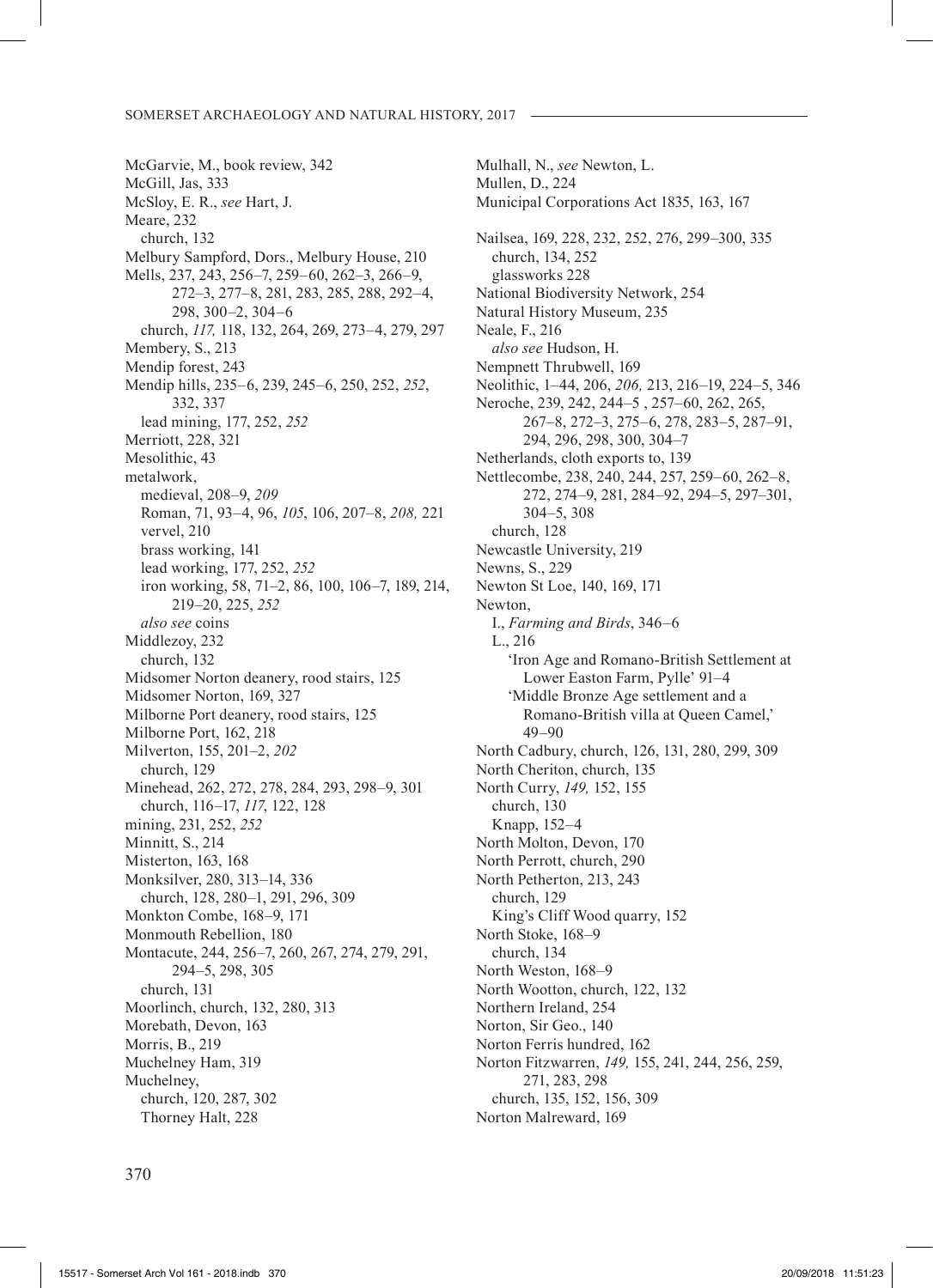Norton St Philip, 168–9 church, 133 Norton sub Hamdon, church, 309 Norwich diocese rood stairs, 127 Nunney, castle, 304, 308 church, 132 Nynehead, 155, 272, 288 church, 129 O'Dare, S., 235 Oake, 154, 302 Hillcommon, 154 Oakford Archaeology, 223, 227 Oare, 272, 318–19 Robbers Bridge, 314 Odcombe, 283 church, 131 Old Cleeve, 209, *209*, 314 Bilbrook, 313–14 church, 128 Golsoncott, 313 Oldland, Glos., 163, 170 Orchard Portman, 273, 279, 283 Orchardleigh, 260, 266, 287, 298 Orellana, J., 218, 220 Osborne, P., 222 Oswin, J., 215, 221, 225 Othery, 209, *209*, 263, 271, 283 church, 126, 132 Pathe Bridge, 322 Otterford, 153 church, 156 Otterhampton, 341 Over Stowey, Quantock Lodge, 320 Ramscombe, 328 Oxford Archaeology, 215–16, 229 Page, J., book review, 342–3 Palaeolithic, 206 Parker, S., *see* Leach, S.J. Parliamentary Boundaries Act 1832, 163 Partridge, Wil, 211 Paulton, 169 Pawlett deanery, church, 125 Pawlett, church, 115, *115*, 129 Peasedown St John, 169, 232 Peddar, Revd Wilson, 144 Pen Selwood History Society, 214–15 Penselwood, 214, 284 Pensford, 141, 145, 228, 321 fulling mills, 139

Pilkington, S., and A. Branson, 'Bryophytes in Somerset … 2016–17', 327–9 Pilton, church, 132, 299 Pink, F., 233 Pitcombe, church, 224 Hadspen House, 229 Pitminster, 155, 334, 290 Blagdon Hill, 154, 157 church, 130, 259, 305 Prior's Park, 313 Pitney, church, 299 plants, cereals, 40–2, 44, 51, 74–85, 95–6, 109, 221, 346 dandelions, 312–15 galls and gall hosts, 333–7 grasses, 316–17 orchids, 317 vascular, 238, 316–24, 326, *326* woad, 342 *also see* bryophytes, trees Podimore Milton, church, 135 Polak, J., book review, 341–2 Pole, Thos., 202 Poole, Capt. Rob., vault, 225 Poor Law Amendment Acts 1834, 1868, 163, 165 Popham fam. 140–4 Alex., 140 Edw. Wm L., 143 Porlock, 202–5, *203–5*, 232, 250, 256, 259–60, 262–3, 265, 269, 273, 276, 279–81, 284, 288, 292, 295, 298–9, 306, 309, 323 church, 122, 128, 289 Halse Combe, 318 Harrington chantry, 205 Hawkcombe, 314, 318, 321–3 manor, 204 Porlock Weir, 328 Portable Antiquities Scheme, 206–12, 214 Portbury, 167, 169–70 church, 134 Portishead deanery, rood stairs, 125 Portishead, 167–70, 250, 263, 276, 280, 299, 301, 307, 309 church, 134 Portman estate, 197 Portugal, cloth exports to, 139 Potter, K., 230 pottery, beaker ware, 215, 218 Bronze Age, 59–68, 87–8, 219 Iron Age, 100–2, 218–20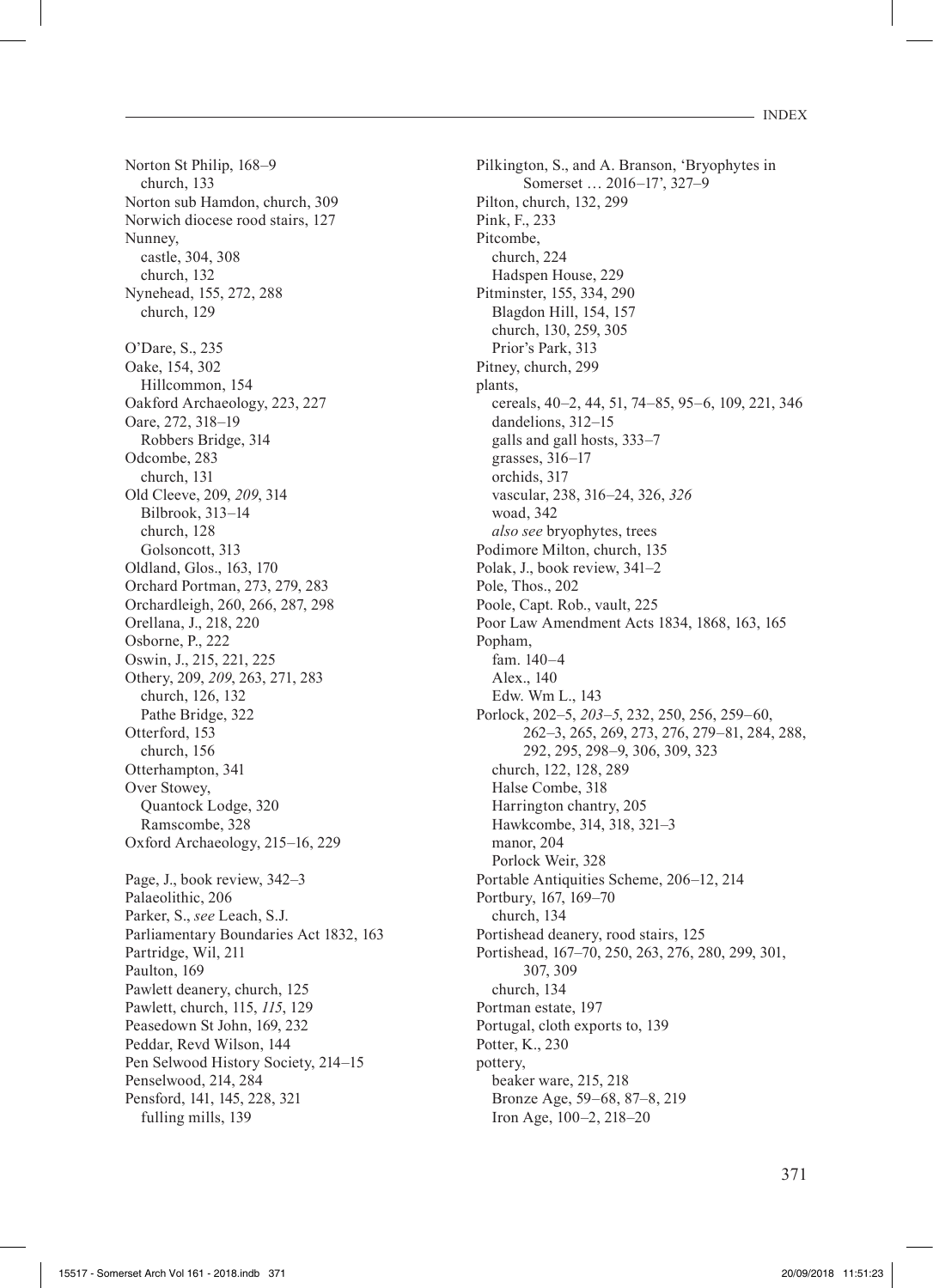pottery, (*cont*.): kilns, 69–70 late Saxon, 226 medieval, 215, 217, 222–6, 228, 230, 233 Neolithic, 5–6, 8, *10*, *12,* 15*–*16, *17–19*, 20–27, *27* post-medieval, 224, 233 Roman, 56, 58, 68–70 , 93–6, 100–6 , 218, 220–1, 226, 233 Powell, L., 233 Poyntington, 163, 167 prehistoric, 340 henge, 215 Preshute, Wilts., Roman tank, 176, 178 Preston Plucknett, church, 131 Priddy, 224, 270, 274, 276, 302, 330 church, 118, *118*, 133, 271 Priston, 169, 215, *215* Privy Council, 140 Publow, 139, 145, 169 fulling mills, 139 Puckington, 293 Puriton, 218, 222 church, 128 Puxton, 169 church, 134, 287 Pylle, Lower Easton Farm, 91–4 Quakers, 202 Quantocks, 238, 245–6, 338 Quantoxhead deanery, rood stairs, 125 quarries and quarrying, 49, 56, 95, *98*, 100, 106, 219–20, 224, 229, 250–3 Queen Camel, church, 131 Roman villa, 49–87 Queen Charlton, church, 135 Queen Eliz. I, 138–40, 181 Queen Mary, 138 Quinn, P.S., *see* Newton, L. rabbit warren, 140 Rack, Edm., 143 Raddington, church, 126, 128 Radford, P., 346–8 radiocarbon dating, 4, 19–20, 49, 51, 66–7, 74, 83–5, 88, 95, 98, 100, 107–8, 110, 188, 215, 218, 222 Radstock, 169 church, 133 railway buildings, 229 RAF Locking, 233 RNAS Yeovilton, 80–1 railways, 156, 158, 160, 182, 228–9, 322

Rainbird, P., 221, 225 Randall, C., 215, 218–19, 221–3, 229–33 *also see* R. Tabor Rawlins, J.R.S., 'Somerset Butterflies in 2017', 329–30 Reade, Wm, 140 religious houses, 138 *also see* Bath, Glastonbury, Keynsham Rickard, J., 'Lesser known cruck joints in Somerset, 184–8 Rievaulx, N. Yorks., 209 Rimpton, 163 River Avill, 282 River Avon, 162–3, 167, 253, 317, 328 River Axe, 180 River Barle valley, *193*, 237–40, 242–6, 252, 256–62, 266, 268–78, 282–8, 290–303, 307, 309, 319 River Brue valley, 180, 332 River Cam, 49 River Exe valley, 242, 271, 285, 290–1, 303 River Haddeo valley, 257, 259–62, 267–8, 270, 272–5, 282–3, 285–8, 291, 293, 296, 300–1, 303, 306 River Parrett, 158, 253, 317, 338, 341 River Severn, 163 River Thames valley, bryophytes, 328 River Tone, 158 River Whitelake, 91 River Yeo, 253 roads, Iron Age trackway, 216 Roman 87, 91, 222, 231 Robinson, S., 220, 229 Rode, 164, 168 church, 133, 224–5 Rodney Stoke, 259, 271, 274, 294, 3000, 308, 334 church, 133, 299, 302, 305 Roe, F., *see* R. Tabor Roman Britain, 49, 54–8, 68–75, 78–83, 86–7, 91–110, 206, 215, 219–21 bathhouse, 213 coffin, 213 lead tank, 175–9, 206, 214 mosaic, 49, 86, 177–8, 219, *220* villa, *50,* 51, 91, 95, *96*, 219, 221 *also see* coins, metalwork Rome, 190–2 Rose, F., 235 Rowberrow Warren, 263, 314 Rudge, chapel, 232 Ruishton, 155–6 church, 122, 126, 130, 225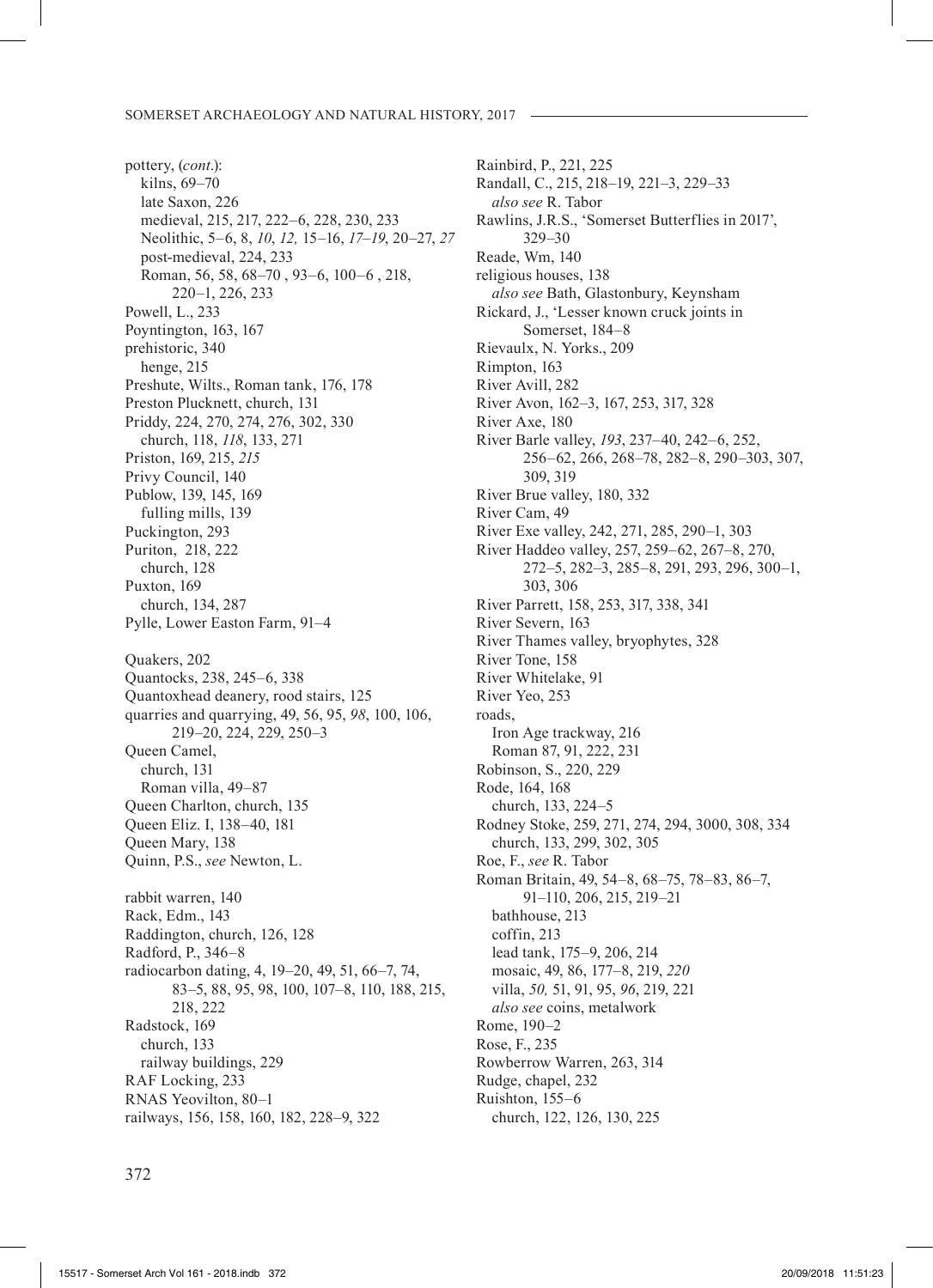Runnington, 155 church, 129 Sabin, D., 214, 230, 233 Salmon, I., 333 Sampford Arundell, 155 Sampford Brett, Aller Farm, 314, 321 church, 128 Sand Point, 246, 250, 319 Sandford Orcas, 163, 167 SANHS herbarium, 312–13, 235 SANHS Vernacular Building Research Group, 201 Schwieso, J., 'Rood Stairs of the Diocese of Bath and Wells', 112–36 Scotland, 238, 254 Seaborough, 163, 167 Seavington St Michael, 187–8 Selwood Forest, 243, 245 Selworthy, 273, 288, 292, 299, 319 church, 114, 128, 80, 299, 301 Shaffrey, R. *see* Hart, J.; Newton, L. Shapwick, 270, 289, 327 hoard, 207 Shepton Beauchamp, church, 119, 130 Shepton Mallet deanery, rood stairs, 125 Shepton Mallet, 67, 70, 83, 87, 100, 109, 153, 186, 216, 229, 329 Sherborne, diocese of, 162 Sheridan, A., *see* Newton, L. Shipham, 169, 301, 319 Simonsbath, *see* Exmoor Siston, Glos., 163 Smith, T., 221, 231–3 Wm, 180, 182 Smyth, fam., 139–40 Hugh, 139–40 Matt., 140 Somerset County Council, 165 Somerset Geology Group, 234 Somerset Heritage Centre, 165, 235 Somerset Lichen Group, 235 Somerset Moth Group, 165 Somerset Rare Plant Register, 316 Somerset Rare Plants Group, 312, 316, 333 Somerset Vernacular Building Research Group [SVBRG], 6, 184–5, 188, 195–201 Somerset Wildlife Trust, 235 Somerset, county boundaries, 161–71 Somerton, 271, 301 church, 114, 131

Sommerville, J., *see* Hart, J. South Barrow, church, 131 South Cadbury Environs Project, 1 South Cadbury, Cadbury Castle, 1–44, 49, 219 church, 131 South Perrott, Dors., 168 South Petherton, 165, 219, 221, 243, 321 church, 130 South Stoke, 168–9, 228, 317 South West Archaeology, 230 South West Heritage Trust, 191, 213–14, 217 South West Water, 190 Southdown, 232 Southwick, Wilts., 164, 168 Spackman, Hen., 144 Spain, cloth exports to, 139 Sparkford, 257 Sparks, Abr., 205 Spaxton, church, 263, 271, 281, 308 find, 206–7, *207* Speke, Sir Geo., 200, *200* spiders, 331–3, *331–3* SSARG, 218 St Anselm, works, 138 St Catherine, 169 St Decumans, church, 119, 128, 263, 284, 287 *also see* Doniford, Williton, Watchet St George, 209, *209* St Keverne, Cornw., 44 St Loe, Edm., 139 Sir Wm., 139 Standerwick, 264 Stanton Drew, 142, 169, *246*, 259, 262–3, 273, 276, 279–80, 296, 299 church, 134 Staple Fitzpaine, 155, 208, *209*, 257, 265, 271 Britty Common, 313 Staple Hill, 313–14 Staplegrove, 155, 262, 272, 283–4, 302, 307, 335–6 church, 225 Steart, 319, 338, 341–2 Steep Holm, 163–4, 169, 259–60, 263–6, 271–3, 276–8, 280, 283, 294, 298–300, 303, 305, 307, 332 Steinmetzer, M., 223, 227 Stevens, A., 214 Stewart, M., *see* Newton, L. Stockland Bristol, 341 Stocklinch Ottersey, church, 130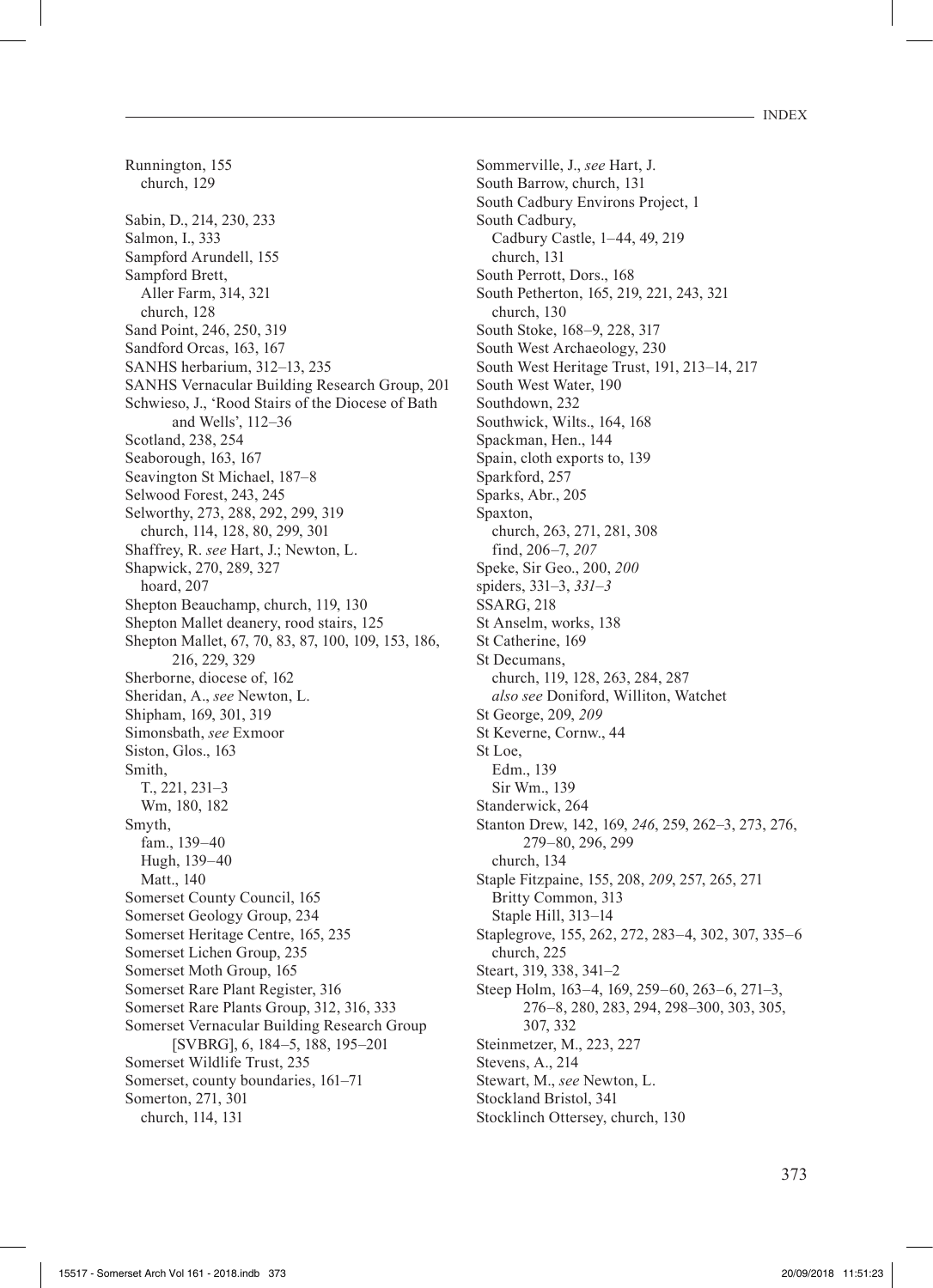Stocklinch, Ilford Bridges, 199, *199* Stogumber, 318 church, 116, *116,* 122, 128 Stogursey, 341 Catsford Common, 250 church, 112, 128 Fairfield estate, 213 *also see* Hinkley Point, Steart, Stolford Stoke St Gregory, 153, 155 church, 130 Stoke St Mary, 155, 271 Stoke St Michael, 139, 219 Stoke sum Hamdon, church, 122, 131 Stolford, 316, 320 Ston Easton, 208 Stone Allerton, 332 stone tools, 5, *7*, 8, *9*, 31–2, 34, 41, 70–2, 107, 219 Stone, Edw., 181 Edw., jun., 181 Thos., 181 Stonehenge, Wilts., 246 Stourbridge, Worcs., 189 Stourton, 163, 167 Gasper, 162, 167–8 Stowey, 169 Strangways, Jn, 210 Street, 318 church, 132 Ivythorn, 257–8, 260, 267, 278, 284, 290 Substrata, 233 Surrey, 337 Sussex, 337 Sutcliffe, L., *Dr Jonathan Toogood: the story of the 19th century Somerset surgeon who founded Bridgwater Infirmary*, 344–5 Sutton, Jn, 139 Sutton Bingham, 169, 338 Swainswick, 169, 171 Bailbrook House Hotel, 231 Charmy Down, 314 church, 134 Sweet Track, 25 Symmonds, V., 228, 231 Tabor, A., *see* R. Tabor

R., and C. Randall, 'Early Neolithic Pits at Cadbury castle … South Cadbury', 1–48 Tapply, C., 232 Tatworth, Dairs Barton, 187 Taunton Deane, building stone, 147–60 Taunton deanery, rood stairs, 125–6

Taunton, 148, 151–2, 155, 180, 225, 232, 235, 253–4, 235, 259, 278, 282, 294, 298, 313–15, 334, 337, 353–4 buildings, 152, 156, 158, 160 churches, 130, 152, 160 Nerrols Farm, 221, 225 Priorswood, 319 Tawstock, Devon, 189 Tenby, Wales, church, 120 Thames Valley Archaeological Service, 49, 51 Thatcher, Margt., 355 Thorncombe, Dors., 168 Thorne St Margaret, 168 Thorney*, see* Kingsbury Episcopi Thornfalcon, 155 church, 130 Thurlbear, 244, 265, 271–2, 275–6, 280, 285, 290, 293, 295, 302, 307, 314, 326, 334, 336–7 church, 130 Tickenham, 169 church, 115, 134, 259, 276 Timberscombe, church, 128 Time Team, 201 Timsbury, 169 Tintinhull, 334 Tolland, church, 128 Toogood, Dr Jon., 344–5 Totnes, Devon, church, rood stair, 118 Tracebridge, quarry, 152 Treborough, 253, 275, 277, 281, 292 church, 266, 284, 286–7 trees and timber, 8, 20, 41, 188, 196, 218, *237*, 238–41, *242,* 244–5, 329, 333–7 Trent, 163, 165, 167 church, 131 Trethellan, Cornw., 67 Trevisker, Cornw., 65, 67 Trudoxhill, find, 210, *210* Roman lead tank, 174–9, 206 Trull, 155 church, 130 Staplehay, 265 Twerton, 168 Ubley Warren, 245–6, 252, 259, 261–2, 265–71, 273–7, 280–3, 286–8, 291–3, 295–7, 299–303, 305, 308 Uphill, 263, 302, 319–20 church, 133

Upottery, Devon, 168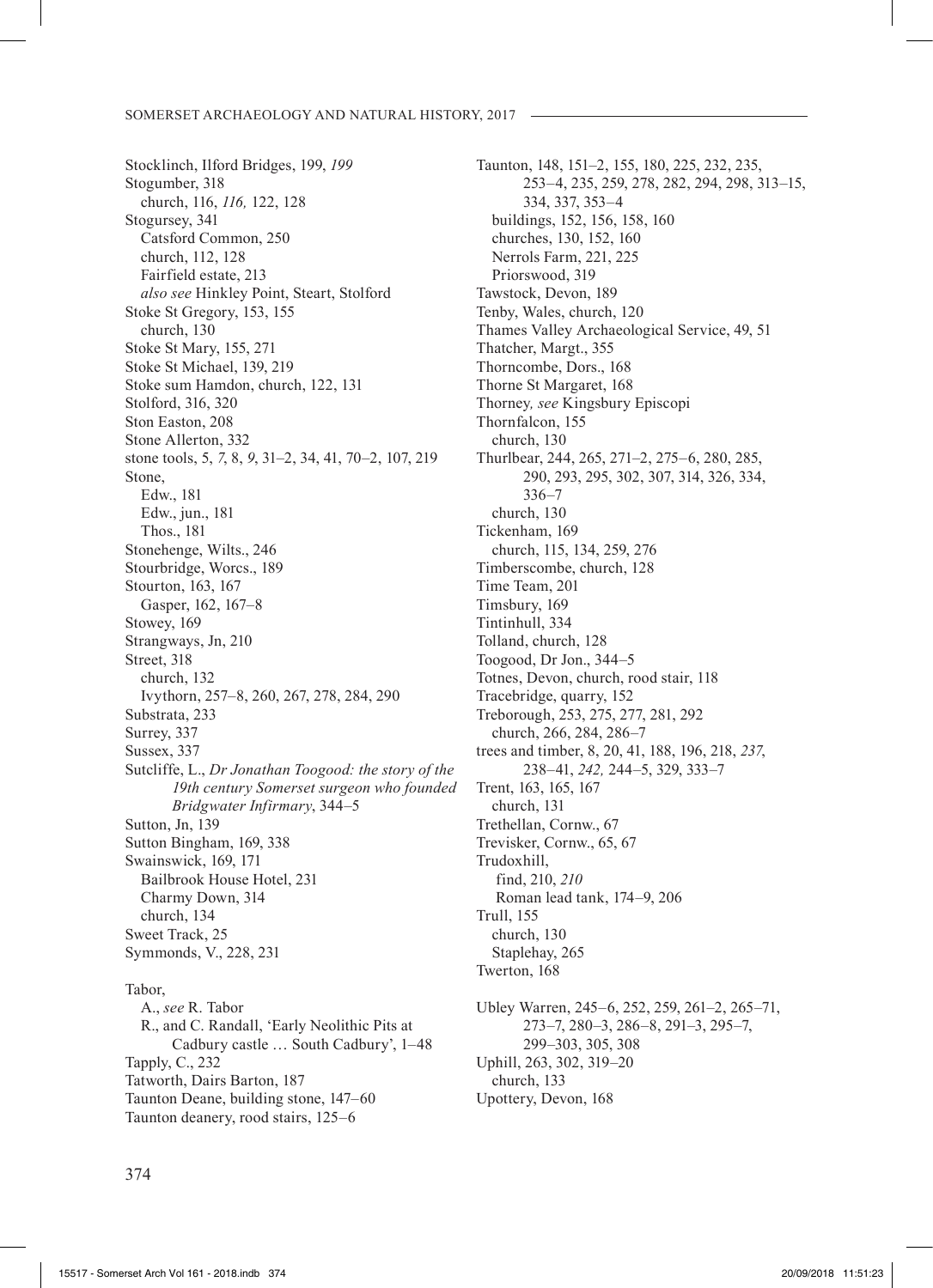Vernacular Architecture Group, 201

Wadeford, 219 Walcott, 167 Wales, 238, 254 *also see* Flat Holm, Llanwnnog, Tenby Wall, N., 213–14 Walls, S., 230 Walton in Gordano, 168–9 church, 122 Walton, 232 church, 256 Wambrook, 163, 167–8 Wanstrow, Torr Works, 219 Wareing, S., 228 Warner, Revd Rich., 342 Wasborough Hale and Co, clockmakers, 141 Washford, 323 Watchet, 246, 272, 308, 313–14 *also see* St Decumans water and sewage works, 229–30, 233, 322 Waterrow, 152, 155 Watson, Walt., 234–6, 240–1, *242*, 244, 253, *253*, 324 Wayford, 168 Weacombe, 319 Weare, church, 133 weather, 234, 324–5, 329 Webb, T. 314–15 Webster, C., 213–33 Wedmore, 180–3, 314 church, 120, 133 Wellington deanery, rood stairs, 125–6 Wellington Without, 168 Wellington, 148, 152, 155–6, 168, 225, 228, 232, 341 church 129 Ford Street, 154 Holywell Lake, 154 monument, 153 Rockwell Green, 155, 157 Wellow, 139, 169 church, 133 Stony Littleton, 232 Wells, 182 almshouses, 180–3 bishop of, 226 Cathedral, 339 Milton, 265 Pen Hill transmitting station, 233 St Cuthbert, church, 135 Wembdon, church, 135 Wessex Archaeology, 49, 51, 87, 91, 94, 216, 221,

228, 231–3, 341 Wessex Water, 213 West, A., 229–30 West Bagborough, 150–1, 155 church, 129 West Bradley, church, 132 West Buckland, 155, 168 church, 129 West Coker, 230 West Crewkerne, 168, 207–8, *208* West Harptree, 169 West Hatch, 155, 335 West Lydford, 321 West Monkton, 155, 157, 262, 267, 293 church, 129 Monkton Heathfield, 155 West Pennard, 187–8 church, 120, 132 West Quantoxhead, church, 225 West Sedgemoor, 336 West Wansdyke, 216 Westbury Society Archaeology Group, 225, *226*, 352 Westbury, 206, *206,* 213, *226*, 226–7, 352 church, 226 Lynchcombe quarry, 245 Westhay, 318, 334 Westleigh, Devon, quarry tramway, 160 stone quarry tramway, 152, 154–6, 159 Weston Bampfylde, church, *113,* 113–14, 131 Weston in Gordano, 168–9, 317–8 church, 134 Weston super Mare, 169, 210–11, *211*, 221–2, 233, 320 *also see* Sand Point Weston, 164, 168 Westonzoyland, 227 church, 132 Whatley, church, 132 Wheathill, *see* Lovington Whitchurch, 168–9, 233 White, A. E., 317 Whitelackington, 307 Roman coffin, 213 Whitesheet Hill, Wilts, 26 Whitestaunton, 283, 301, 303 church, 130 Whittle, J., 343 Wick St Lawrence, 169 church, 134 Widcombe, 167

church, 135